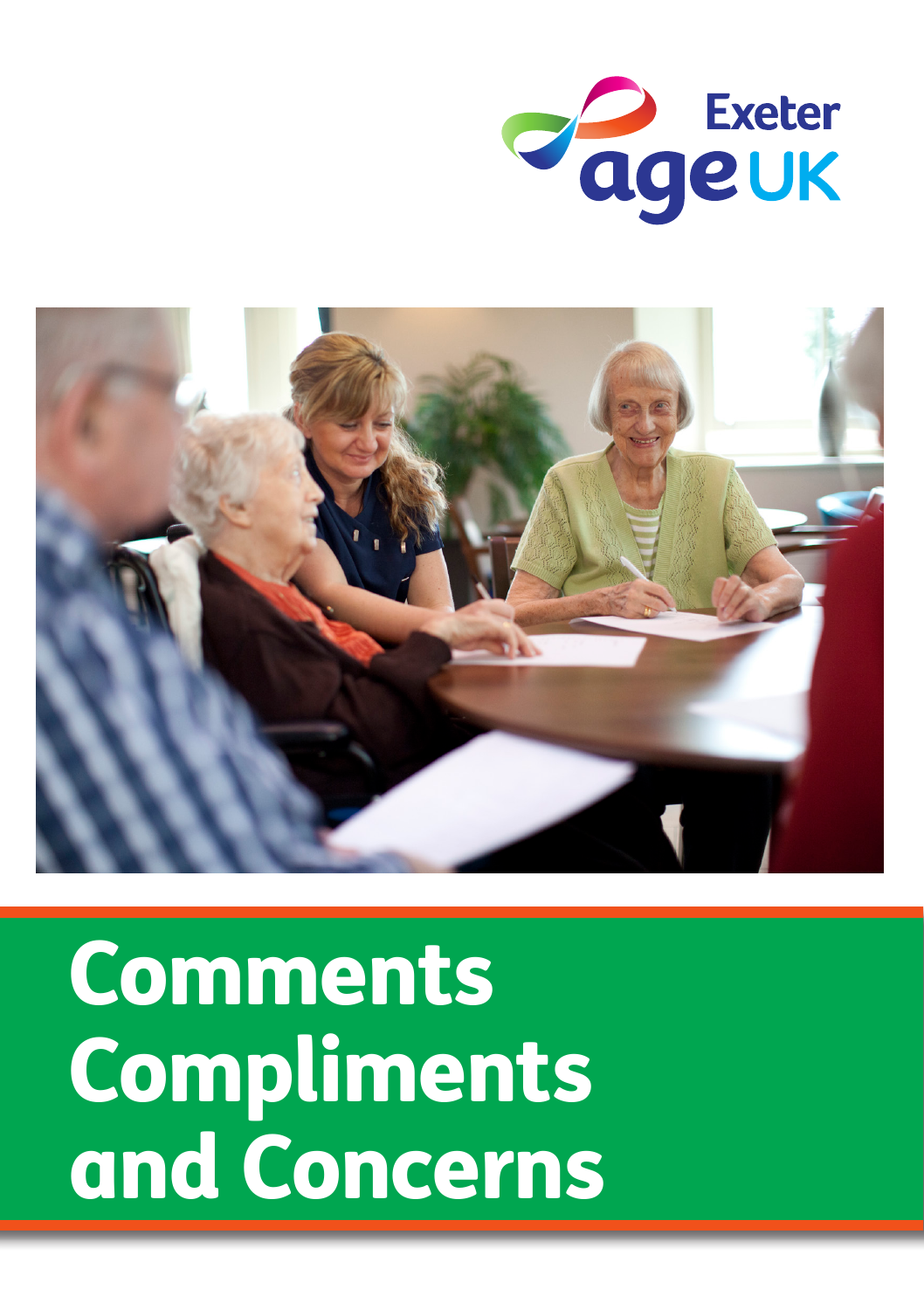## **Comments and Compliments**

**Age UK Exeter aims to provide high quality services** and to be responsive to the preferences, wants and needs of older people and all those who come into contact with the organisation.

## **We hope your experience of Age UK Exeter is a positive**

**one**, and we welcome all feedback including your suggestions, comments and compliments.

#### **You can do this by**:

speaking or writing to your **Service Co-ordinator**, telephoning **reception on 01392 202092**, or by **writing to**:

**Age UK Exeter 138 Cowick Street Exeter EX4 1HS**

Or you can go along to our website www.ageukexeter.org.uk and use the Contact Us link there.

We really value feedback, so look forward to hearing from you.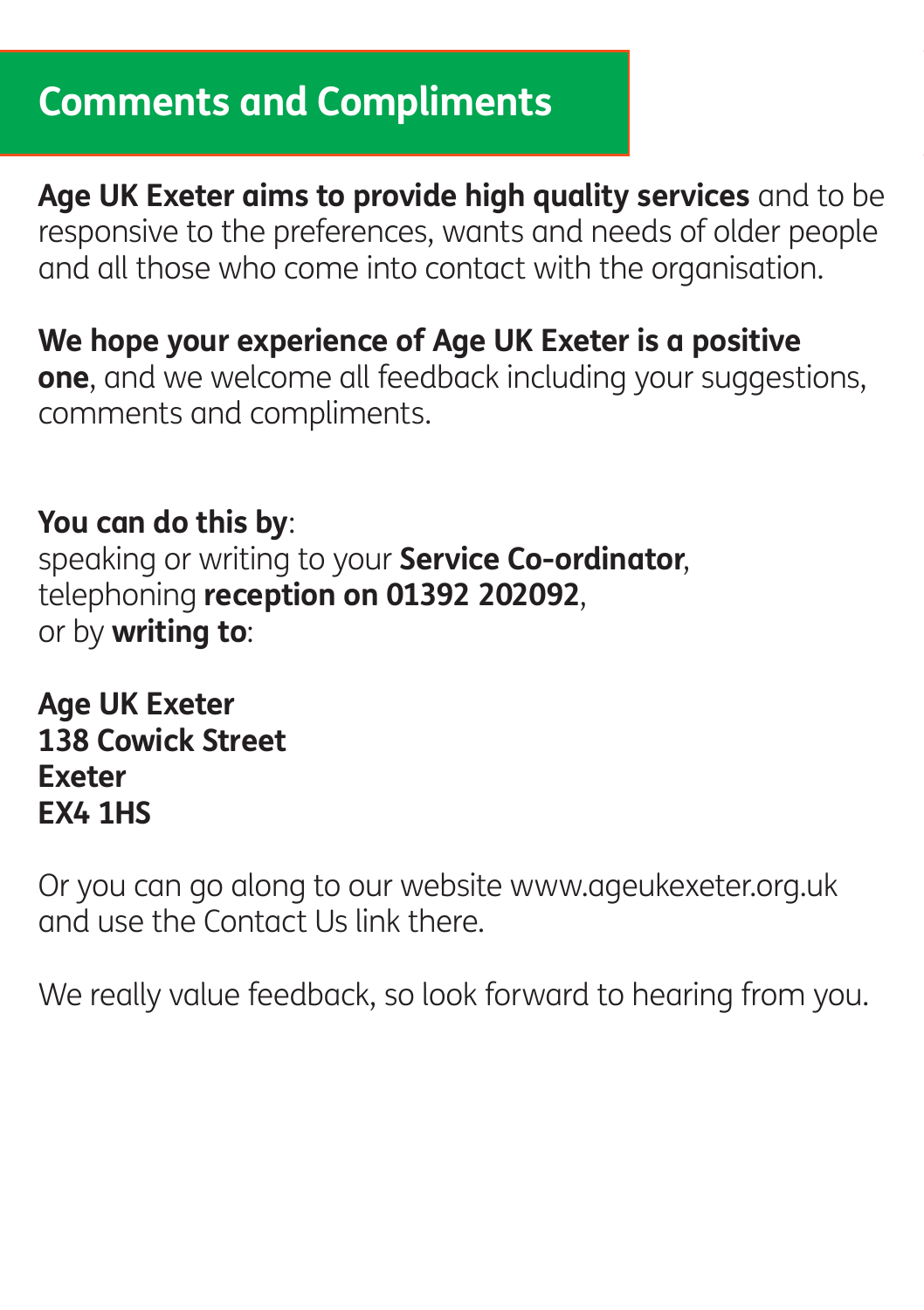**Unfortunately, things do go wrong sometimes** and this section sets out how to let us know if you have a concern or a complaint.

**If you are receiving a service from us**, the first step is to talk to your Service Co-ordinator on 01392 202092. If you are not sure who your Service Co-ordinator is please speak to reception who will be able to put you through to the right person. Tell them what your concern is, and hopefully they will be able to resolve it straight away.

**If they are unable to resolve the situation to your satisfaction**, please put your complaint in writing to **Lisa Shrimpton**, Services Manager, Age UK Exeter, 138 Cowick Street, Exeter, EX4 1HS who will fully investigate the matter and respond to you.

**If you don't feel able to talk to the Service Co-ordinator**,

or you don't receive a formal service from us, but would like to let us know what your experience of Age UK Exeter has been, please contact our Services Manager by ringing 01392 202092 or emailing us on info@ageukexeter.org.uk . We will then get in touch with you to discuss your concerns.

**All concerns and complaints from service users or others** are taken seriously, listened to carefully, investigated fully where necessary, and responded to with respect and courtesy.

A copy of our Complaints Policy is available upon request.